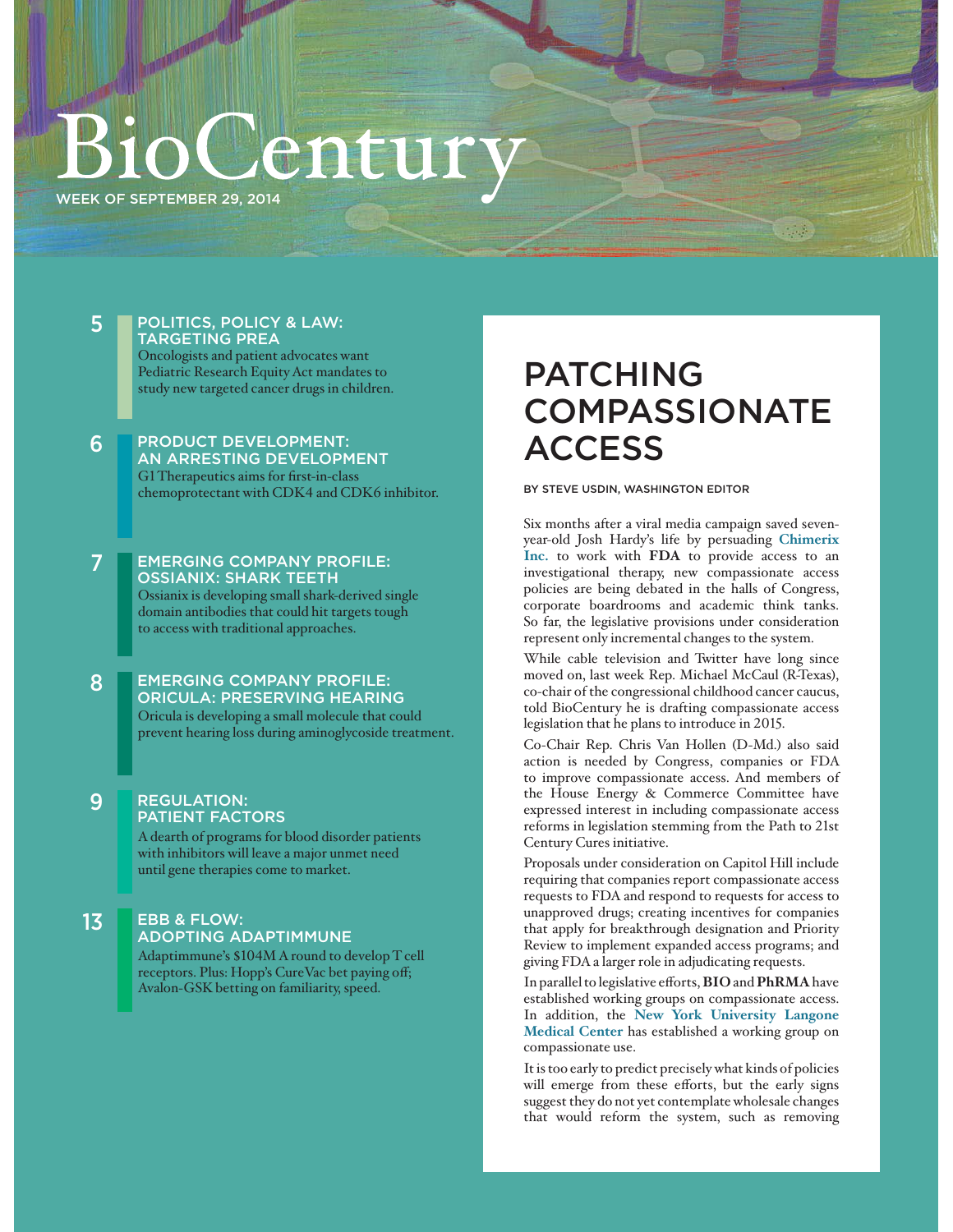# **BioCentury**

PRODUCT DEVELOPMENT

EMERGING<br>COMPANIES

EMERGING REGULATION POLITICS, FINANCE



*From left*: Rep. Chris Van Hollen (D-Md.); Rep. Michael McCaul (R-Texas); and Nancy Goodman, executive director of Kids v Cancer. SOURCE: BIOCENTURY AND THINKSTOCK

compassionate access decisions from drug companies and giving them to independent review boards; providing public funding when needed for compassionate access; creating appeals processes; and making the entire system more transparent and open.

In the meantime, debates over access to unapproved Ebola therapies show the issue goes far beyond children, and extends past national borders.

#### LEGISLATION IN 2015

McCaul told BioCentury he is working with stakeholders on legislation to reform and enhance the expanded access program at FDA.

Details are scarce. So far the lawmaker has indicated that he plans to require increased disclosure requirements for companies, and measures to encourage companies that received breakthrough and Priority Review designations to have expanded access policies in place.

"I expect this legislation will, at a minimum, incentivize companies applying for breakthrough and Priority Review designations to have public expanded access policies." It will also require greater disclosure regarding expanded access requests and the outcome of such requests, he said.

McCaul added: "It's important to have input from all sides to ensure this legislation balances the needs of terminal patients without jeopardizing the testing or approval of the treatments."

In addition to hearing from parents who are desperate to gain access to investigational drugs through his work on the childhood cancer caucus, McCaul has a personal connection to the issue. Andrea Sloan, an attorney from Austin, Texas, who failed in attempts to gain access to **BioMarin Pharmaceutical Inc.**'s BMN 673 investigational PARP inhibitor and eventually died from ovarian cancer, was McCaul's friend and constituent.

"We've heard stories about children who are denied access to clinical trials, that hear about a life-saving treatment, but they can't get access

to it," McCaul said in introductory remarks at the fifth annual childhood cancer caucus summit on Sept. 19. "We hear those stories too often. We want to look at this legislatively."

In an interview with *BioCentury This Week* television, Van Hollen said the compassionate access "process is way too *ad hoc;* there's no clear path that parents know about to make the request, know what the status of the request is, understand the approval process. I think there is a lot we can do, either legislatively or working with the companies and FDA, to make it clear exactly how you navigate that path."

Van Hollen added: "Maybe we need legislation, maybe it is a question of working with FDA and others, but I do think we need to bring clarity and more certainty into this issue."

Also speaking on *BioCentury This Week,* Nancy Goodman, executive director of **Kids v Cancer**, said, "The reason kids need access to drugs through compassionate use is there are no pediatric clinical trials available with unapproved drugs."

Goodman and other pediatric cancer advocates are pushing Congress and FDA to modify the Pediatric Research Equity Act (PREA) to require drug developers to test more new cancer therapies in children (see "Targeting PREA," page 5).

The **National Organization for Rare Disorders** (NORD) points to another stumbling block to compassionate access: institutional review boards. In a Sept. 10 statement, the Orphan disease advocacy group noted: "Even if the FDA and the sponsor agree that expanded access is appropriate for a patient, it may take several months for an IRB to review the proposal, as the FDA requires the approval of a convened IRB in which the majority of IRB members are present. Many full IRBs take months to deliver a decision. Access to IRBs is limited in many rural and underserved areas."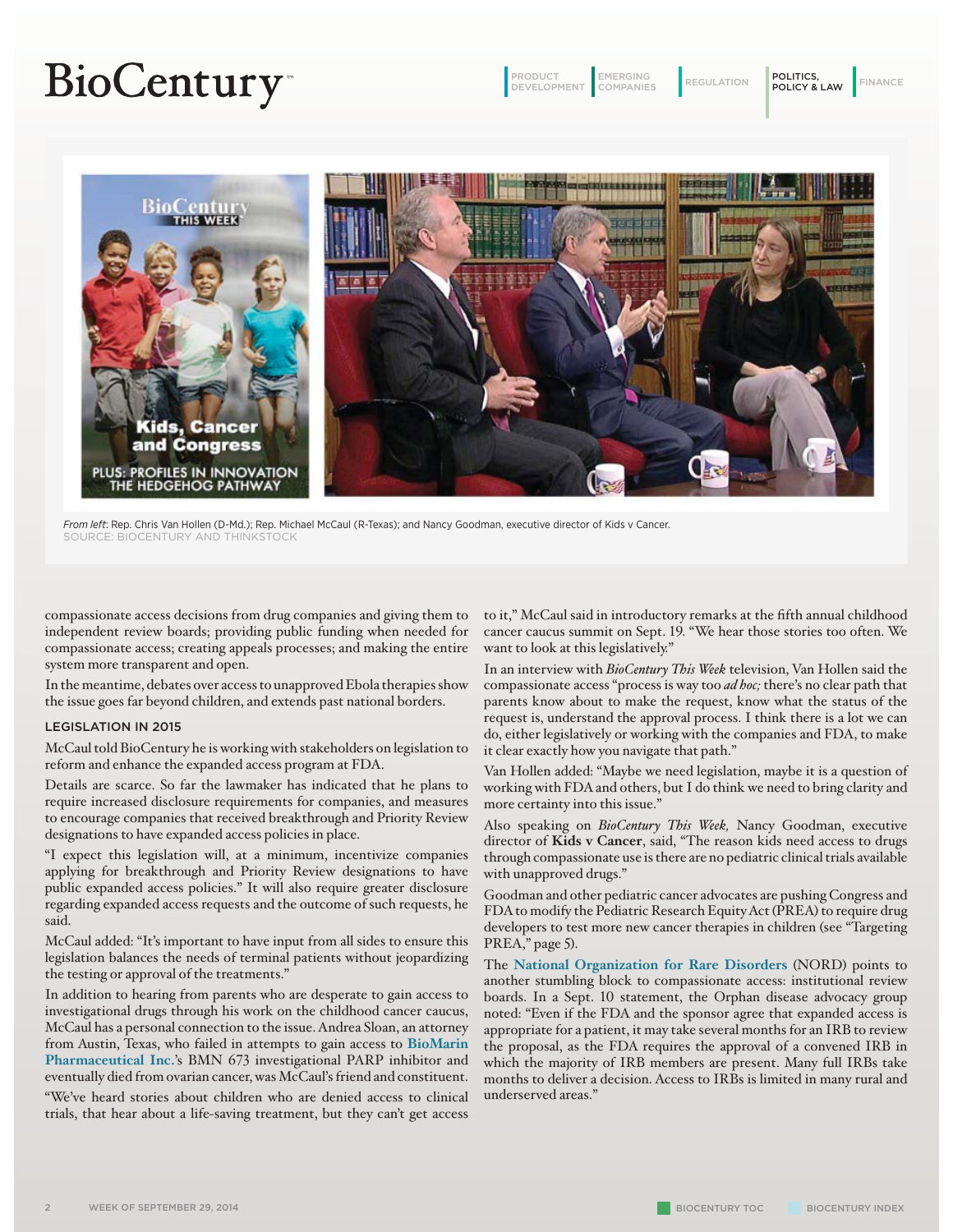# **BioCentury**

PRODUCT DEVELOPMENT

EMERGING REGULATION POLITICS, FINANCE EMERGING<br>COMPANIES

### A BIGGER ROLE FOR FDA?

Goodman is pushing for FDA to have a bigger role in the compassionate access process, and to allow patients to make requests. Currently, the agency becomes involved only after a company has agreed to a physician's request to provide access to an investigational drug. FDA virtually always approves such requests.

Goodman has a track record when it comes to legislative advocacy. She persuaded Congress to enact the Creating Hope Act, which established incentives for drug companies to develop new drugs for rare pediatric indications.

"I would advocate for providing patients the right to start compassionate access requests through a point of contact at the FDA," Goodman told BioCentury. "The FDA would then send the company the request. In this way, companies would be on notice that a compassionate use request was made, treating doctors and patients would know whom to contact at the company, and the FDA would be able to follow compassionate use requests made for each drug."

Under this scheme, companies would retain the ultimate decisionmaking power. But Goodman wants to establish deadlines for companies to review compassionate access requests, and wants a requirement for written explanations if requests are denied.

She also wants to hold drug companies' feet to the fire for certain classes of drugs. "There is a subset of drugs for which the probability of benefit is very high, and the drug is life-saving. Examples that come to mind are HIV drugs and antivirals, such as in the case of Josh Hardy," she said.

The compound that saved Hardy's life was brincidofovir, which Chimerix had in Phase III testing to treat cytomegalovirus (CMV).

Hardy had contracted a potentially fatal adenovirus infection following bone marrow transplant and could not withstand the nephrotoxic effects of cidofovir, the marketed drug upon which brincidofovir is based.

"In Josh Hardy's case, his physicians had experience with this drug with patients like Josh. They knew there was a very high probability that with two weeks of treatment, Josh would live, and that without this drug, Josh would not live," Goodman noted.

She added: "For this special subset of drugs, we need a better system to ensure that companies are limited in their ability to deny access."

Brian Rosen, chief policy officer at **The Leukemia & Lymphoma Society**, also supports an expanded role for FDA in compassionate access. "We think there are ways FDA could help to ensure drug sponsors are open and that expanded access programs are available."

For example, Rosen argues the agency should provide more clarity to sponsors about the risks that compassionate access could derail drug development programs.

"Drug sponsors are sometimes in a difficult situation. They've expressed concern that, should they provide compassionate use to an individual patient, a potential adverse event or other data generated from that expanded use could have a negative impact on an existing review at the FDA," he said. "Given that concern, there is not only more clarity needed, but also guidance on how data collected from a particular compassionate use would or would not be utilized and considered by FDA reviewers."

### "I EXPECT THIS LEGISLATION WILL, AT A MINIMUM, INCENTIVIZE COMPANIES APPLYING FOR BREAKTHROUGH AND PRIORITY REVIEW DESIGNATIONS TO HAVE PUBLIC EXPANDED ACCESS POLICIES."

### REP. MICHAEL MCCAUL (R-TEXAS)

McCaul has not mentioned whether the legislation he is working on might include new responsibilities or authorities for FDA.

#### CLEAR PATHWAY

Many drug developers create expanded access programs (EAPs) following completion of pivotal trials and prior to an approval decision. Typically, EAPs are restricted to patients who would have qualified for a trial. The clinicaltrials.gov website lists about 70 available EAP protocols for drugs, the majority of which involve products that are in Phase III or later.

However, many compassionate access requests involve compounds that are earlier in the development process, and often the requests are made on behalf of children or adults who would not qualify for a trial.

At the childhood cancer caucus summit, McCaul singled out **Johnson & Johnson** for its engagement in compassionate access. "**Johnson & Johnson** has really been the leader among drug companies, stepping up to the plate to have this conversation," he said.

J&J's Janssen Research & Development LLC unit is one of a handful of companies that have posted instructions online for patients and physicians describing policies for EAPs and providing a single point of contact to make compassionate access requests.

"Generally we consider opening an EAP in the US when our clinical studies are done and we are waiting for approval of our investigational medicine from government health authorities," the website states.

It continues: "Janssen does not offer EAPs when investigational medicines are in early testing because there are still too many unknowns and we believe providing the medicine to patients at this point would put them at undue risk."

Amrit Ray, Janssen's CMO, told BioCentury the company also considers requests for access to unapproved drugs outside of an EAP.

"When requests come in we weigh the evidence, look at the need, the data we have and what's in the best interest for the patients, and try to make a decision that is as helpful as possible for the patient, bearing in mind the need to conduct clinical trials," Ray said. "In cases where supplies are limited, we try to be thoughtful about prioritizing clinical trials."

He added: "The process and decision-making is transparent. Patients know that when physicians submit requests, they are evaluated in a thoughtful way and we get back to them as quickly as possible."